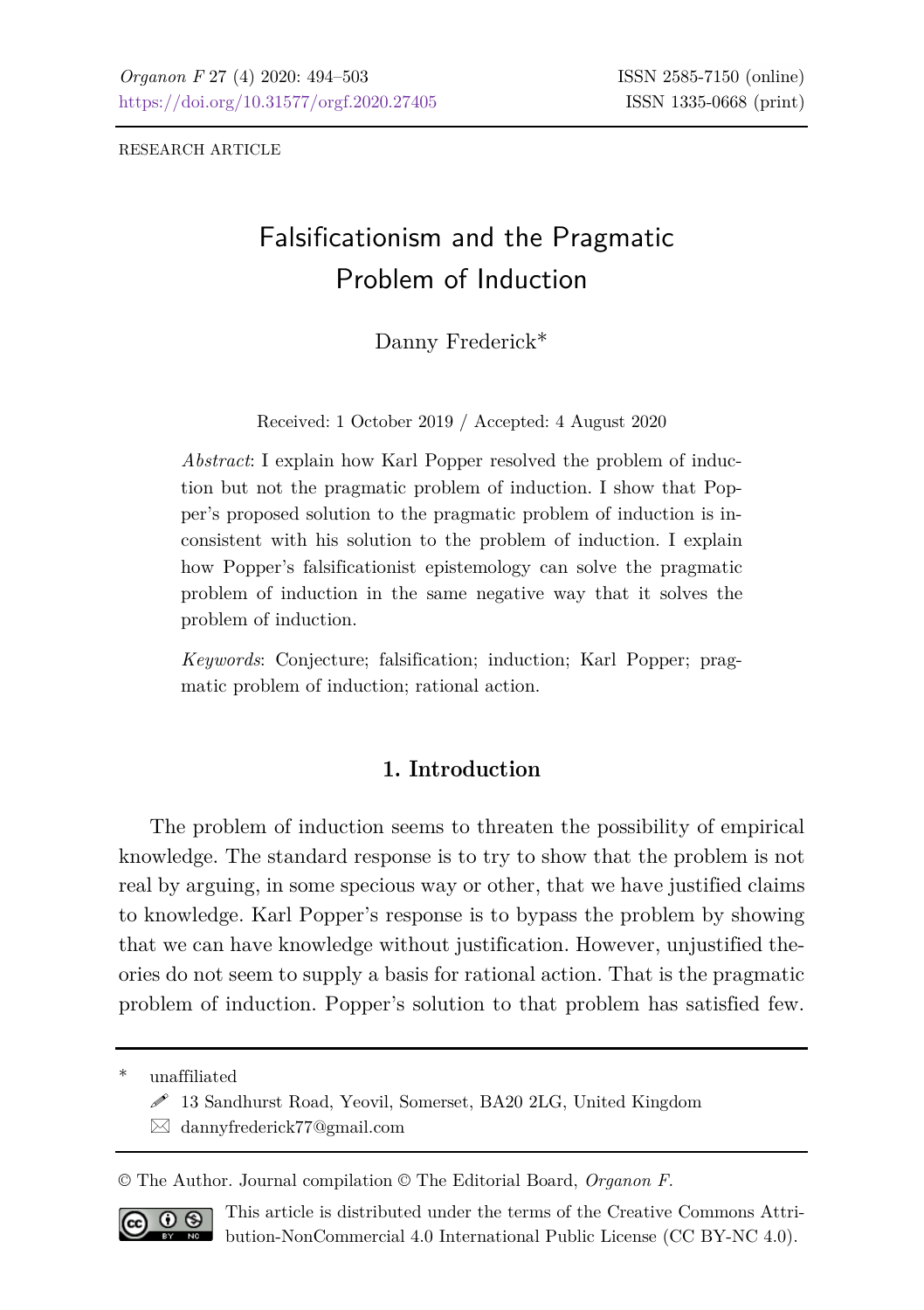I show that Popper's solution to the pragmatic problem of induction is inconsistent with his solution to the problem of induction. I advocate resolving the pragmatic problem of induction in line with Popper's epistemology.

#### **2. Induction**

The problem of induction was formulated by David Hume. An individual observation provides us with information about itself but it provides us with no information about other observations that we may make. Consequently, our general theories about the world cannot be derived from, or justified by, our observations. For example, even if every swan that we have observed has been white, it does not follow that swans that we have *not* observed will also be white; and it does not follow that it is *probable* that swans that we have *not* observed will be white, because we can have no idea whether our experience of things so far has been *representative* of how things are in general. We can therefore have no justification for thinking that our general theories are either true or even probably true. We may find our general theories plausible, or 'subjectively probable,' given our particular experiences or inclinations; but we can have no grounds for linking such plausibility or subjective probability to truth or to objective probability (Hume 1888, part III, section vi, 86–94 and section xii, 139; part IV, section ii, 218; 1975, section IV, part II, 32–39; section V, part I, 40–47).

In general, philosophers who have responded to Hume's problem have tried to show that Hume was mistaken. Some philosophers, including Kant, have attempted to show that some of our general theories can be justified *a priori*. Such attempts were discredited more than a century ago. Gottlob Frege's fifth axiom for arithmetic, which had been assumed to be self-evident, was shown by Bertrand Russell to be self-contradictory. As a consequence, for all we can know, any proposed *a priori* justification might fail because it contains a latent inconsistency (Russell 1959, 58). The point was underscored in 1931 by Gödel's second incompleteness theorem, which showed that any theory that assumes arithmetic, as virtually all theories of any interest do, cannot be proved to be consistent. Other philosophers have tried to show that our general theories are justified in a weak sense, that they are "supported" or "prima-facie justified." However, these philosophers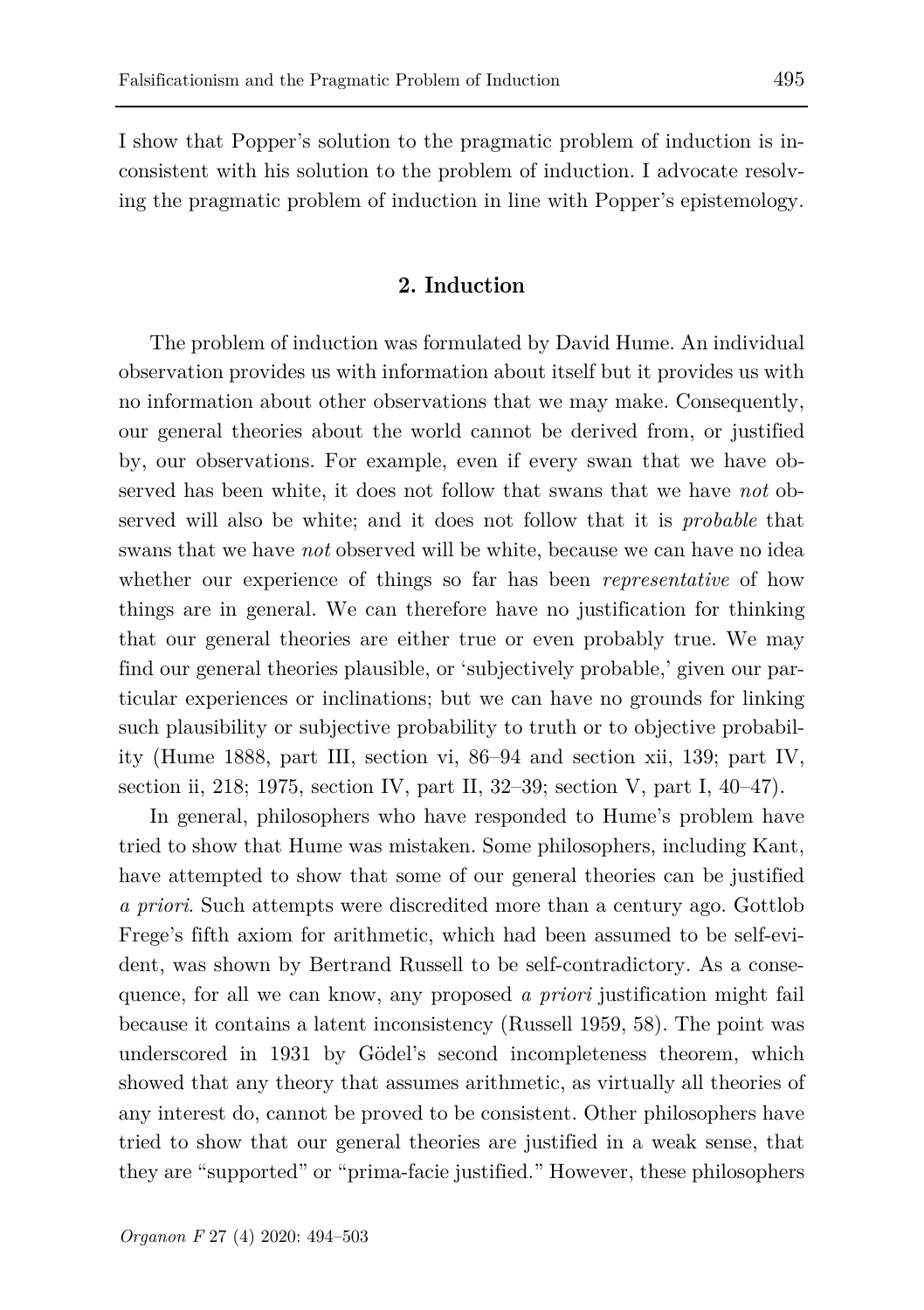admit that such weakly justified theories may turn out to be false. They therefore provide no solution to Hume's problem. It remains the case that we are not justified in thinking that our general theories are true or even probably true in an objective sense of 'probability.' Indeed, even if it could be shown that supported or prima-facie justified theories were, objectively, probably true, we would not be justified in thinking them to be true, since even a highly probable theory may still be false.

Karl Popper (1972a) showed the way out of this quagmire. The fact that we cannot obtain general theories that are justified is not a calamity because we can proceed well enough with general theories that are *conjectures* that we *test* against statements describing particular events that we observe. All such observation statements are theory-laden; but we can usually reach agreement on such observation statements because we can usually find a way of describing our observations that is neutral between whatever theories are currently in contention (Frederick 2016, 641). If a general theory contradicts such an observation statement, we reject it, otherwise we retain it for additional testing. Further, since any of our conjectures may be false and may, indeed, end up being rejected after testing, we should strive to come up with *better* conjectures than the ones we already have, either by modifying existing conjectures or by propounding novel ones, and we should look for ways to test those conjectures. We can agree that one unrefuted conjecture is *better* than another if it explains more or explains more simply and if it implies more novel empirical predictions that survive testing. What we should not do is waste time trying to justify any existing conjectures, not only because it cannot be done, but also because it is an attempt to block progress, to stand still instead of moving forward. Contemporary epistemology, being preoccupied with justification, is thus epistemically perverse: it stands opposed to the growth of knowledge.

Philosophical objections to Popper's response to Hume's problem tend to focus on issues concerning falsification and truth. It is frequently objected that scientific theories are usually so general that they clash with no observation statements: it is only a conjunction of such theories plus statements describing particular situations that are inconsistent with observation statements. However, all that means is that, when such an inconsistency appears, we have a choice of which theory or statement to revise. Popper proposes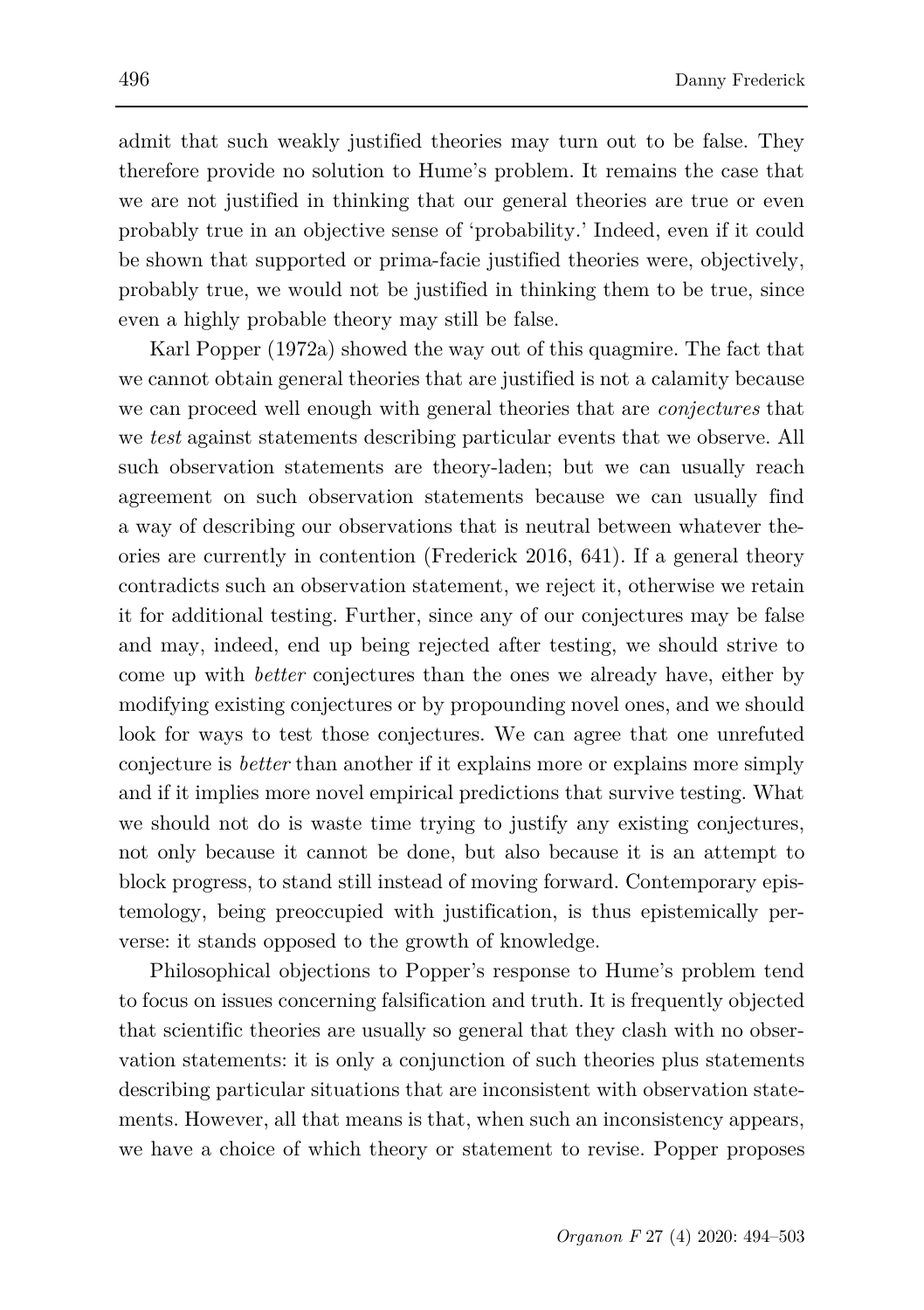that any revision is acceptable if, but only if, it solves a problem in addition to the problem of removing the inconsistency; and, ideally, it should imply novel falsifiable predictions that survive testing. Thus, acceptable revisions are those that constitute progress in the growth of knowledge (Popper 1972a, chapter 4, sections 19 and 20).

It is often objected that accepted observation statements, being theoryladen, may be false; so a theory that is falsified by such a statement might be true. However, observation statements may be tested also, so a previously accepted observation statement may be rejected later. For instance, a statement of the form 'this is a glass of water' implies that the liquid in the glass will behave in the law-like way that water does; and that implication may be inconsistent with other observation statements (Popper 1972a, chapter 5 and appendix  $\mathbf{x}$ , (2)). Admittedly, we can never be sure that an observation statement is true or, correlatively, that a falsified theory is false; but we can, if we are lucky, obtain theories that are better than any that we have so far and we can also adopt procedures that prohibit us from accepting a new theory, or an amendment to theory, that constitutes a regress in the growth of knowledge. We do that by prohibiting "ad hoc manoeuvres" or "conventionalist stratagems" which save a theory from falsification without solving any additional problem (Popper 1972a, chapter 4, sections 19 and 20).

It is sometimes objected that such progress in the growth of knowledge may be achieved even if all our accepted theories and observation statements are false. But that sort of objection just returns to the justificationist quagmire. We cannot know whether our theories are true or false; but, as Popper showed, we can recognise when we are making epistemic progress, that is, when we have theories that explain more, or more simply, than their predecessors and that successfully predict novel facts.

#### **3. Rational action**

The fact that, although we cannot know whether any of our theories is true, we can repeatedly propose new and more promising conjectures and attempt ruthlessly to falsify them and replace them with better ones, may be inspiring, even exhilarating, from a theoretical point of view. But from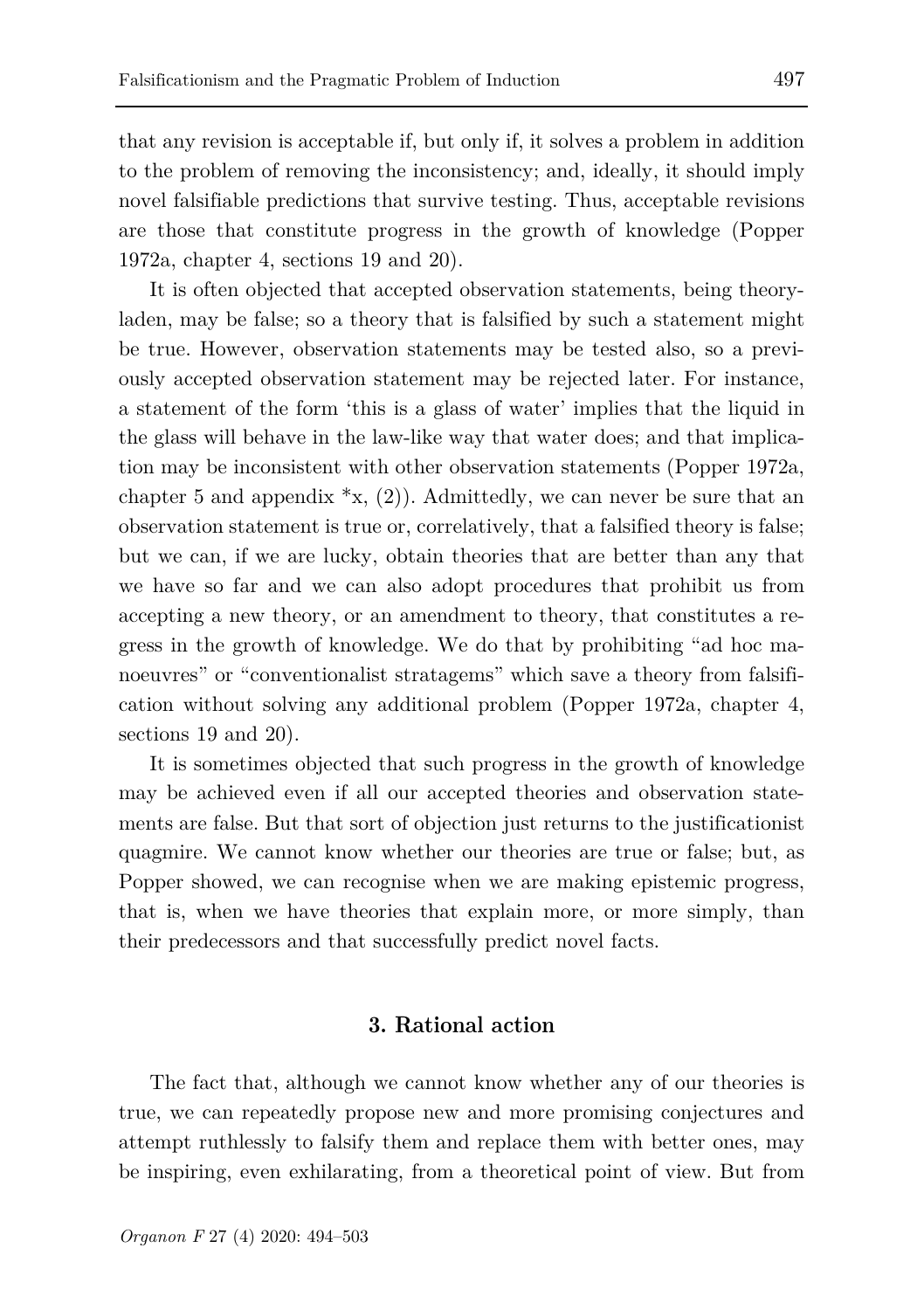the point of view of practical action, the fact that even our best theories may be false can be frightening. Acting on a false theory can produce unwelcome, even calamitous, consequences. We may perhaps take some comfort from acting on the theory that has best survived criticism so far; but how can it be rational to do that if even the best theory available may be false and may, indeed, be falsified in the next moment, in fact in the very moment that we act on it? If rational action is to be possible, it may seem, there must be some principle of induction that vouches for the reliability of the currently best theory. That is the pragmatic problem of induction.

Popper's solution to the pragmatic problem of induction has satisfied few. It is to insist, first, that there can be no guarantee that the theory that has best survived criticism so far is reliable, and, second, that it is nevertheless rational to act on that theory because it is identified as the theory that has best survived criticism so far by means of a rational process (or the most rational process):

From a rational point of view we should not 'rely' on any theory, for no theory has been shown to be true, or can be shown to be true […] But we should prefer as the basis for action the besttested theory […] This will be 'rational' in the most obvious sense of the word known to me: the best-tested theory is the one which, in the light of our critical discussion, appears to be the best so far, and I do not know of anything more 'rational' than a wellconducted critical discussion (1972c, 21–22).

[P]ractical preference for the theory which in the light of the rational discussion appears to be nearer the truth is risky but rational (1972b, 282).

When faced with the *need to act*, on one theory or another, the rational choice was to act on that theory—if there was one which so far had stood up to criticism better than its competitors had (1974, 82).

[I]n so far as we accept, or reject, a scientific theory as a basis for practical action, this means choosing one theory rather than another. Where we are in the position to make such a choice, it will be rational to choose, of the two competing theories, that which has survived prolonged critical discussion, including tests (1983, 62).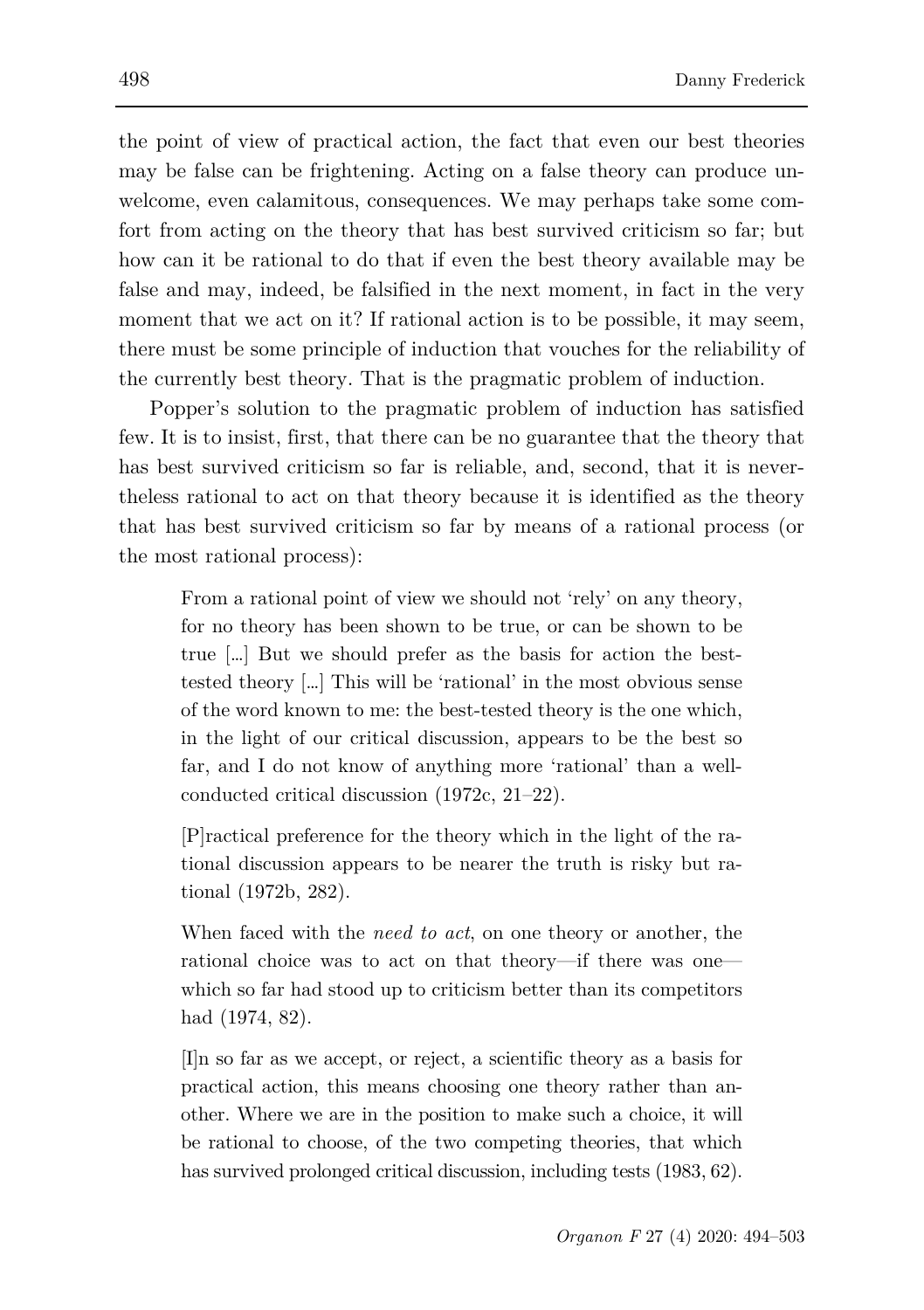Some philosophers find Popper's solution unsatisfactory because it does not provide the justification of the currently-best theory that they think is needed to make action in line with that theory rational. Even philosophers who have been attracted to, and have accepted, Popper's conjecture-andrefutation response to the problem of induction have stumbled back into justificationism with regard to the *pragmatic* problem of induction. For example, Elie Zahar (1997, 144–45) says:

In theoretical science, the notion of truth as correspondence alone serves as a regulative idea. We can dispense with any inductive principle, and attribute different degrees of corroboration to our laws, without having to make a judgement on their future performance. Popper has not however been willing to admit that matters are different in technology, where the notion of reliability remains unavoidable (quoted and translated in Miller 2006, 114).

Similar misgivings are expressed by Watkins (1999, viii) and Worrall (1989). But such misgivings are misplaced. They amount to exclaiming that, when it comes to action, we want theories that we know we can rely on! That may be true; but we would simply be deluding ourselves if we thought that we could have such theories—because of the problem of induction.

A more serious problem with Popper's solution is that, in recommending that we act on the theory that has best survived criticism to date, Popper seems to have slipped into a form of inductivism. In that case, Popper's solution to the pragmatic problem of induction is inconsistent with his solution to the problem of induction. Given that Popper's solution to the problem of induction appears to be correct, his solution to the pragmatic problem of induction should be rejected. *It cannot be rationally required to act on the currently best theory*. That may seem counter-intuitive; but we can see that it is true if we again consider scientific practice.

Recall that Popper's response to the problem of induction is to commend that we invent numerous conjectures that we attempt to falsify. Even the theory that has best survived criticism so far should be subject to further attempts to refute it. However, a scientist who attempts to refute the theory that has best survived criticism so far is attempting to create a situation described by a statement which is inconsistent with the theory. That is, she is trying to do something that the theory that has best survived criticism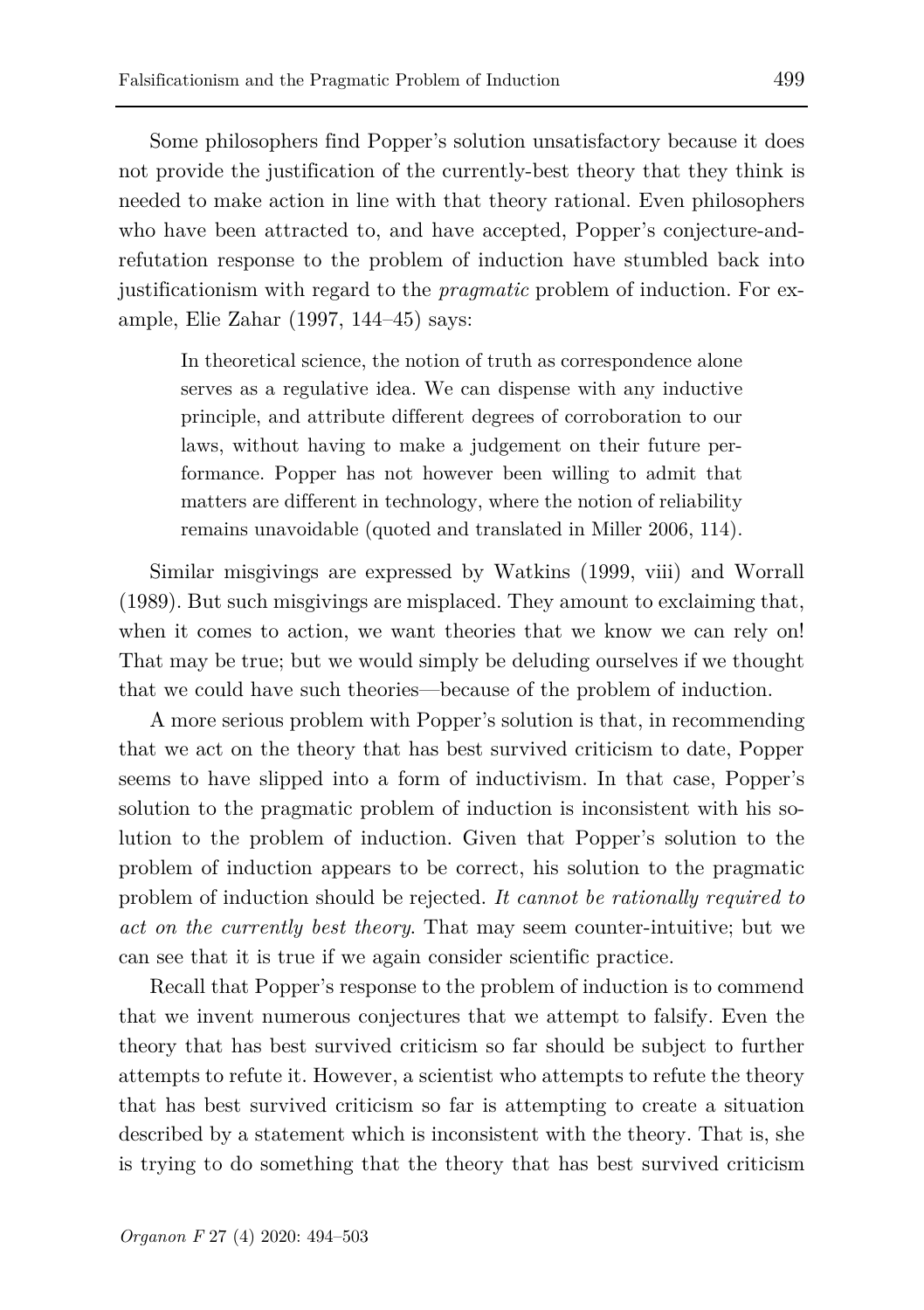so far says cannot be done. She does not, therefore, act as if the theory that has best survived criticism so far is true. Yet her action is rational, because the growth of knowledge requires that we test our theories. Further, her action may be *successful*; for she might refute the theory. For example, despite the most advanced optical theory (Kepler's) ruling out the possibility of a telescope, Galileo attempted to construct one and he succeeded (Feyerabend 1975, 105, footnote 21); and Edison's production of his electric light refuted the unanimous scientific opinion that such a light was impossible (Kuhn 1977, 238). If those people had insisted on acting in accord with the theory that had (so far) best survived the most searching criticism, they would have failed to achieve their successes.

Popper's proposed solution to the pragmatic problem of induction says that we are rationally required to *act on* the theory that has best survived criticism so far. His non-inductive epistemology says that we are rationally permitted, and even encouraged, to *act against* the theory that has best survived criticism so far (by trying to refute it). The two are inconsistent. The epistemology does not say that we are rationally *required* to act against the theory that has best survived criticism so far, since one is not rationally required to spend one's whole life attempting to refute the theory that has best survived criticism so far. According to the epistemology, one is rationally permitted to choose *either* to act on *or* to act against the theory that has best survived criticism so far. Of course, there are various ways of acting against a theory, or trying to refute it: to comment on the hackneyed example (for example, Worrall 1989, 258–60), if one wants to refute Galileo's 'law' of freefall, one may choose many ways to do it other than throwing oneself out of a tenth-story window.

Popper's mistake, then, was to maintain that one is rationally *required* to act in accord with the theory that has best survived criticism so far. That makes sense only on the assumption that the theory that has best survived criticism so far will continue to be successful, that it will not be refuted. It is a version of the inductivist 'principle of continence'

perform the action judged best on the basis of all available relevant reasons (Davidson 1980, 41).

Given his anti-inductivist epistemology Popper should instead have maintained that, while it is rationally *permitted* to act in accord with the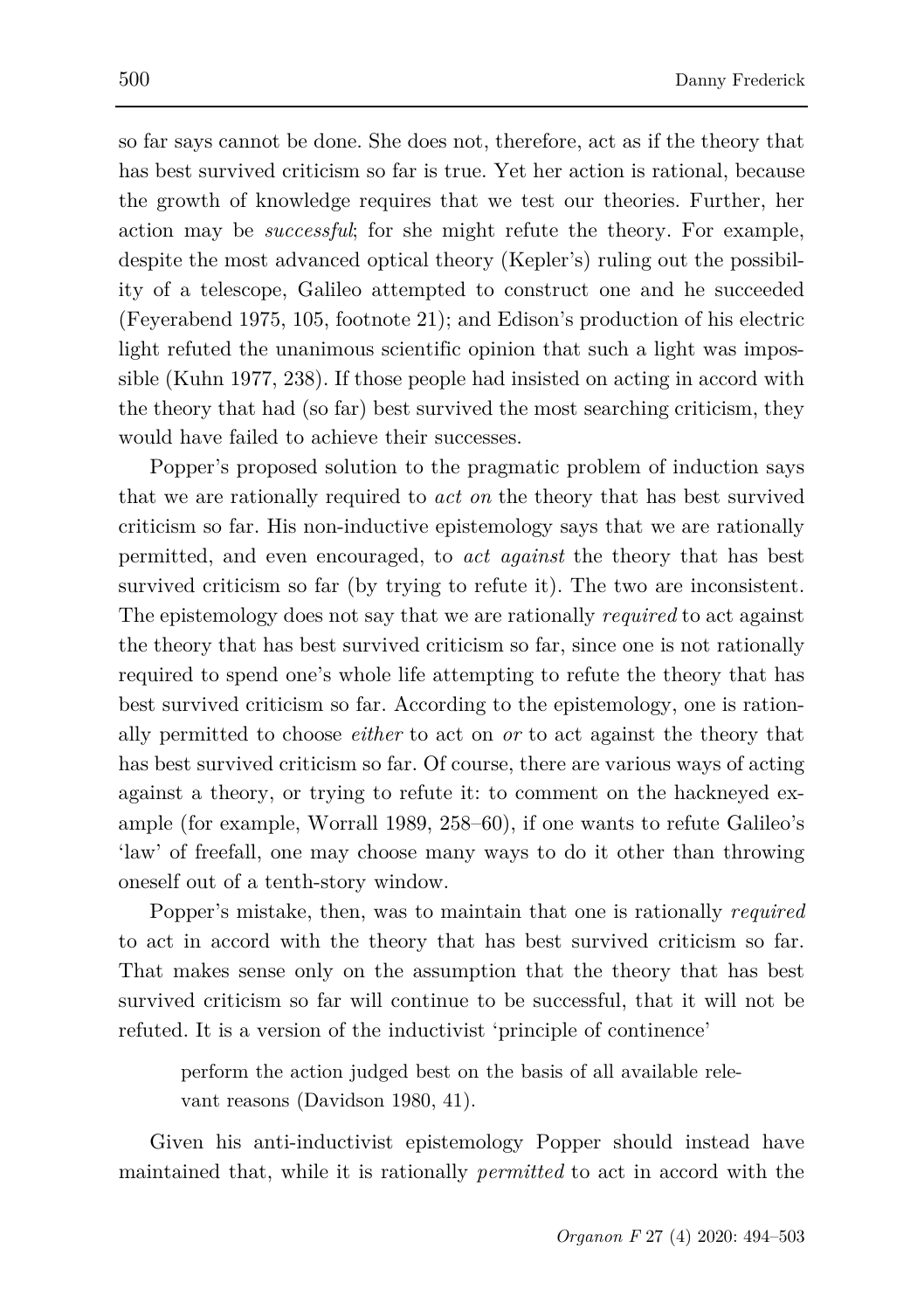theory that has best survived criticism so far, it is also rationally *permitted* to act against it (as, in fact, scientists often do). This is the only solution to the pragmatic problem of induction that is consistent with Popper's epistemology and the only solution that is consistent with the logical facts. Moreover, it is a solution consistent with the behaviour of scientists, who often try to refute the theories that have best survived criticism so far, and of people generally when deciding how to act (recall Edison).

Popper sometimes comes close to stating this solution:

it is perfectly reasonable to *act* on the assumption that [the future] will, in many respects, be like the past, and that well-tested laws will continue to hold (since we can have no better assumption to act upon); but it is also reasonable to believe that such a course of action will lead us at times into severe trouble, since some of the laws on which we now heavily rely may easily prove unreliable (1963, 56).

However, that he did not quite get there can be seen from the emphasis he places on the word 'act,' which shows him *contrasting* the pragmatic with the logical or epistemic problem of induction.

### **4. Conclusion**

It seems that we naturally assume that some of our general theories about the world are justified by our observations. Yet our observations, being of particular events, give no legitimate grounds for general propositions. That is the problem of induction. Generally, the responses of philosophers have been attempts to solve the problem positively by, forlornly, defending the natural assumption. In contrast, Popper resolved the problem negatively, by pointing out that the falsity of the natural assumption does not prevent us from gaining ever-better general theories about the world, by reaching agreement on descriptions of particular events that we observe, formulating explanatory general theories about the world, and then testing those theories against the agreed descriptions of observed events.

It seems that we naturally assume that rationality requires that we act as if our best-tested theories are true. Yet the problem of induction shows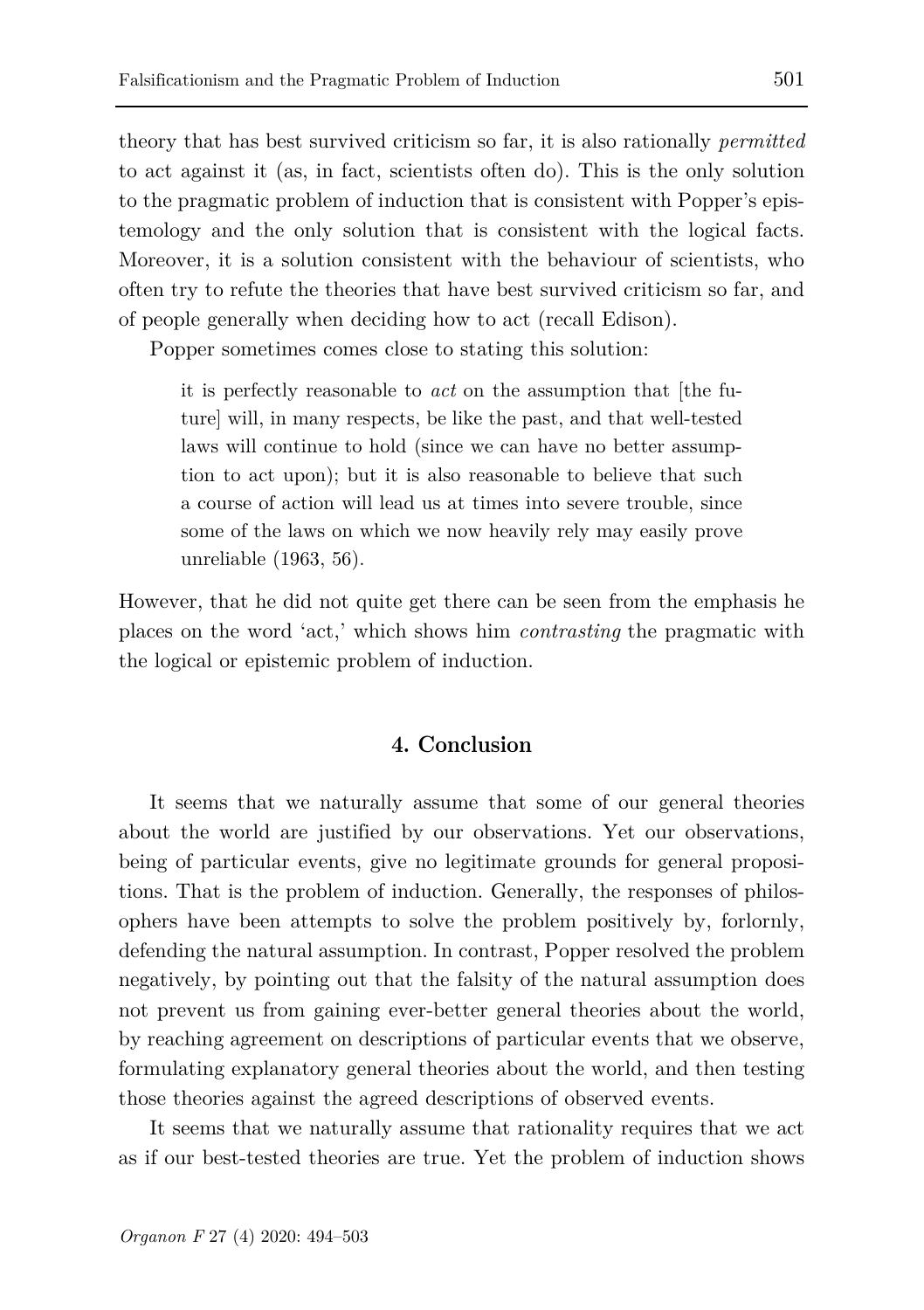that our best-tested theories may be false. That is the pragmatic problem of induction. Generally, the responses of philosophers have been attempts to solve the problem positively by defending the natural assumption. That would work if there were a successful positive solution to the problem of induction; but there cannot be such. Popper's attempt to combine a positive solution to the pragmatic problem of induction with his negative solution to the problem of induction was self-contradictory.

Like the problem of induction, the pragmatic problem of induction has only a negative solution. The natural assumption is that rationality requires that we act as if our best-tested theories are true. But the natural assumption is false. Rationality *permits* us to act in accord with our best-tested theories, since they may be true; but it also *permits* us to act against them, precisely because our best-tested theories may be false and may, indeed, be refuted when we act against them. As Popper often emphasised (1994, 12), the growth of our knowledge is marked by the revolutionary overthrow of theories that had previously been successful.

#### **References**

- Davidson, Donald. 1980. "How is Weakness of the Will Possible?" In Donald Davidson, *Essays on Actions and Events*, 21–42. Oxford: Clarendon Press.
- Feyerabend, Paul. 1975. *Against Method*. London: New Left Books.
- Frederick, Danny. 2016. "Ethical Intuitionism: A Structural Critique." *Journal of Value Inquiry* 50 (3): 631–47.<https://doi.org/10.1007/s10790-016-9547-8>
- Hume, David. 1888. *A Treatise of Human Nature*, Book I, edited by L. A. Selby-Bigge. Oxford: Clarendon.
- Hume, David. 1975. *An Enquiry Concerning Human Understanding*. In David Hume, *Enquiries*, edited by L. A. Selby-Bigge, third edition, 1–165. Oxford: Clarendon.
- Kuhn, Thomas. 1977. "The Essential Tension." In Thomas Kuhn, *The Essential Tension*, 225–39. Chicago: University of Chicago Press.
- Miller, David. 2006. "Induction: A Problem Solved." In David Miller, *Out of Error*, 111–32. Abingdon: Ashgate.
- Popper, Karl. 1963. "Science: Conjectures and Refutations." In Karl Popper, *Conjectures and Refutations*, 33–65. London: Routledge.
- Popper, Karl. 1972a. *The Logic of Scientific Discovery*. London: Hutchinson.
- Popper, Karl. 1972b. "Addendum." In (Popper 1972a, 281–82).